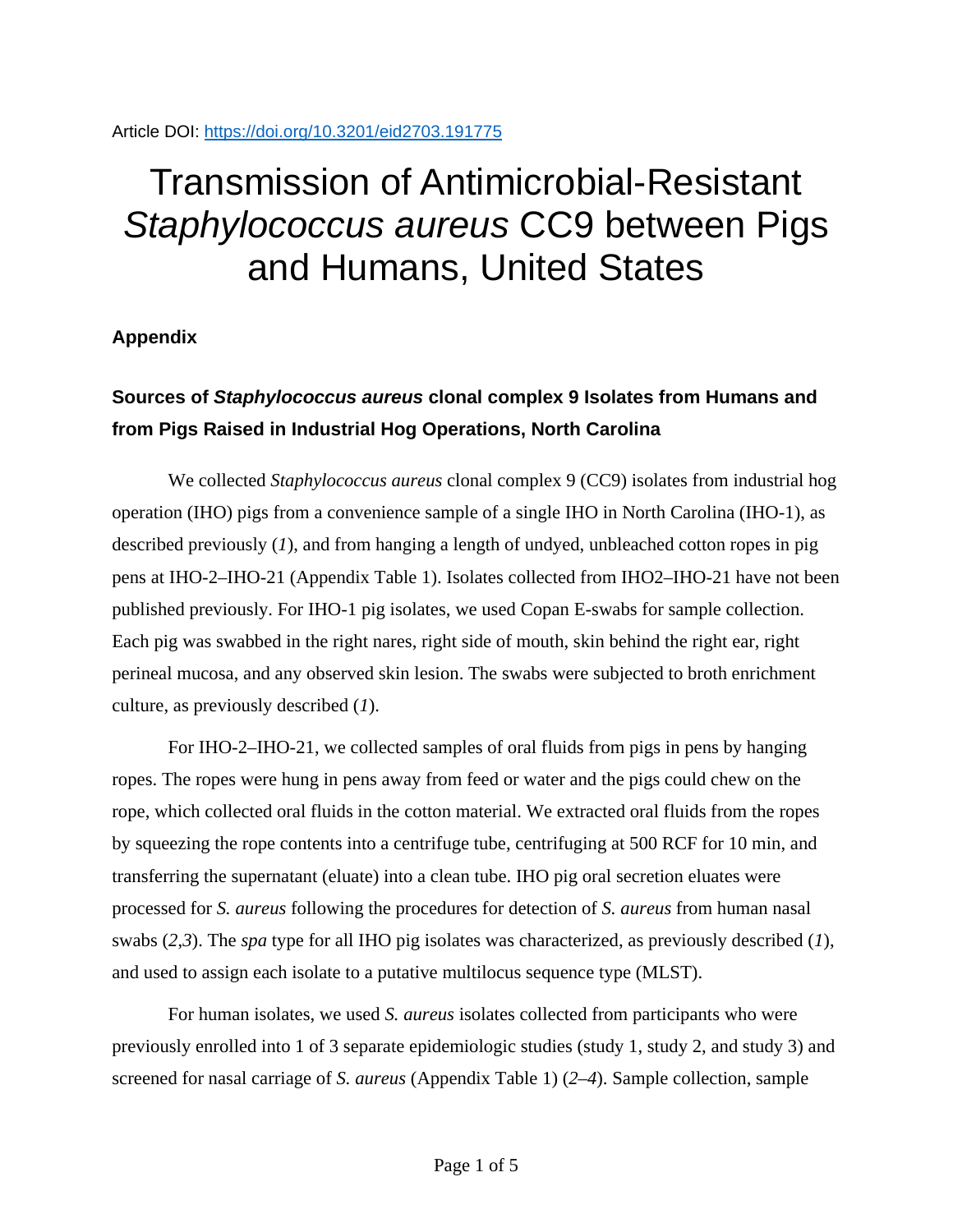processing, and *S. aureus* isolation methods were described previously (*2*–*4*). Study 1 was crosssectional and surveyed 99 industrial livestock operation workers and their household contacts and 105 workers from antibiotic-free livestock operations and their household contacts for *S. aureus* nasal carriage at a single time point (*4*). Study 2 was longitudinal and followed 183 IHO workers and their adult and minor (7–17 years of age) household contacts for 4 months and assessed *S. aureus* nasal carriage at baseline and 8 biweekly (once every 2 weeks) time points (*3*). Study 3 was cross-sectional and assessed *S. aureus* nasal carriage among 800 participants living in one of the top 10 pig-producing counties of North Carolina, including 198 households with 1 IHO worker and 1 IHO minor  $\langle 7 \rangle$  years of age and 202 households with 1 community resident adult and 1 community resident minor <7 years of age who had no known exposure to livestock (*2*). MLST was previously determined for all study 1 isolates (*4*). The *spa* type was previously characterized for study 2 and study 3 isolates and used to assign a putative MLST based on previously published associations between *spa* type and MLST (*2*,*3*).

### **Selection of** *S. aureus* **CC9 Isolates for Whole-Genome Sequencing Analysis**

We attempted to select a representative subset of CC9 isolates recovered from 21 IHOs in North Carolina. From IHO-1, we selected  $\geq 1$  isolate per pig life stage per barn, resulting in 11 putative CC9 isolates selected for whole-genome sequencing (WGS). For IHO-2–IHO-21, *S. aureus* was recovered from 5 hanging rope samples from 5 different IHOs (IHO-2, IHO-3, IHO-4, IHO-5, and IHO-6). *S. aureus* CC9 isolates representing each identified CC9-related *spa* type (1 isolate per *spa* type) from a given IHO were selected, resulting in 5 putative *S. aureus* CC9 isolates from 4/5 *S. aureus* positive IHOs being subjected to WGS.

In study 1, 3 putative *S. aureus* CC9 isolates were recovered from 3 IHO workers, which were all selected for WGS. In study 2, 126 putative *S. aureus* CC9 isolates were recovered, including 123 from 38 IHO-workers and 1 each from 3 IHO minors. To evaluate persistent colonization and potential evidence for household transmission of CC9, we focused our selection of putative CC9 isolates on IHO workers carrying putative CC9 isolates at a minimum of 2 time points; IHO workers and their household contacts carrying putative CC9 isolates at the same time point; and household contacts of IHO workers. This resulted in 63 CC9 isolates being selected for WGS from study 2. In study 3, 16 putative *S. aureus* CC9 isolates were recovered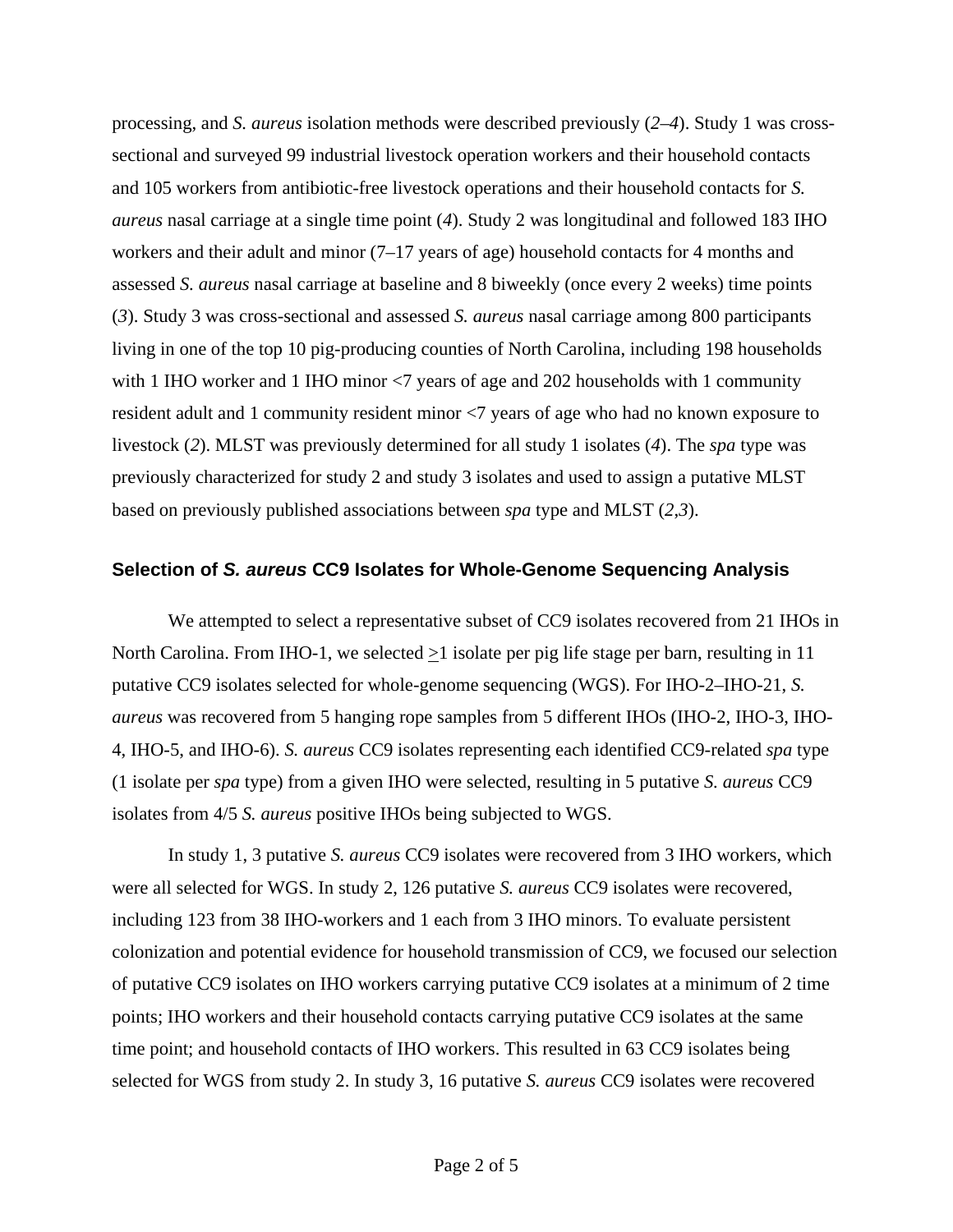from humans. Because we were interested in evaluating evidence for potential transmission of CC9 between pigs, IHO workers, and community residents living near IHOs, we focused our selection of isolates on putative CC9 isolates from community residents and IHO workers residing in those communities. Three putative CC9 isolates were identified in 2 community residents and 1 IHO worker, which were all selected for WGS. In total, this isolate selection framework resulted in a collection of 16 putative CC9 isolates from IHO pigs and 69 putative CC9 isolates from humans.

After performing WGS, we applied a stringent quality control threshold defined as <5% unclassified reads (minimal contamination) and  $>2.0 \times 10^6$  bp at 25 $\times$  coverage, which removed 6 IHO pig isolates and 30 human isolates from subsequent analysis. We were not able to resequence these isolates because of financial constraints, resulting in 49 isolates in the final North Carolina collection. The final North Carolina collection used in SNP analysis consisted of 10 isolates from pigs raised on 4 different IHOs, 34 isolates from 25 IHO workers, 3 isolates from 3 IHO minors, and 2 isolates from 2 adult community residents (Appendix Table 1).

#### **References**

- 1. Davis MF, Pisanic N, Rhodes SM, Brown A, Keller H, Nadimpalli M, et al. Occurrence of *Staphylococcus aureus* in swine and swine workplace environments on industrial and antibioticfree hog operations in North Carolina, USA: a One Health pilot study. Environ Res. 2018;163:88–96. [PubMed](https://www.ncbi.nlm.nih.gov/entrez/query.fcgi?cmd=Retrieve&db=PubMed&list_uids=29428885&dopt=Abstract) <https://doi.org/10.1016/j.envres.2017.12.010>
- 2. Hatcher SM, Rhodes SM, Stewart JR, Silbergeld E, Pisanic N, Larsen J, et al. The prevalence of antibiotic-resistant *Staphylococcus aureus* nasal carriage among industrial hog operation workers, community residents, and children living in their households: North Carolina, USA. Environ Health Perspect. 2017;125:560-9. [PubMed](https://www.ncbi.nlm.nih.gov/entrez/query.fcgi?cmd=Retrieve&db=PubMed&list_uids=28362266&dopt=Abstract) <https://doi.org/10.1289/EHP35>
- 3. Nadimpalli ML, Stewart JR, Pierce E, Pisanic N, Love DC, Hall D, et al. Face mask use and persistence of livestock-associated *Staphylococcus aureus* nasal carriage among industrial hog operation workers and household contacts, USA. Environ Health Perspect. 2018;126:127005[.](https://www.ncbi.nlm.nih.gov/entrez/query.fcgi?cmd=Retrieve&db=PubMed&list_uids=30675826&dopt=Abstract) [PubMed](https://www.ncbi.nlm.nih.gov/entrez/query.fcgi?cmd=Retrieve&db=PubMed&list_uids=30675826&dopt=Abstract) <https://doi.org/10.1289/EHP3453>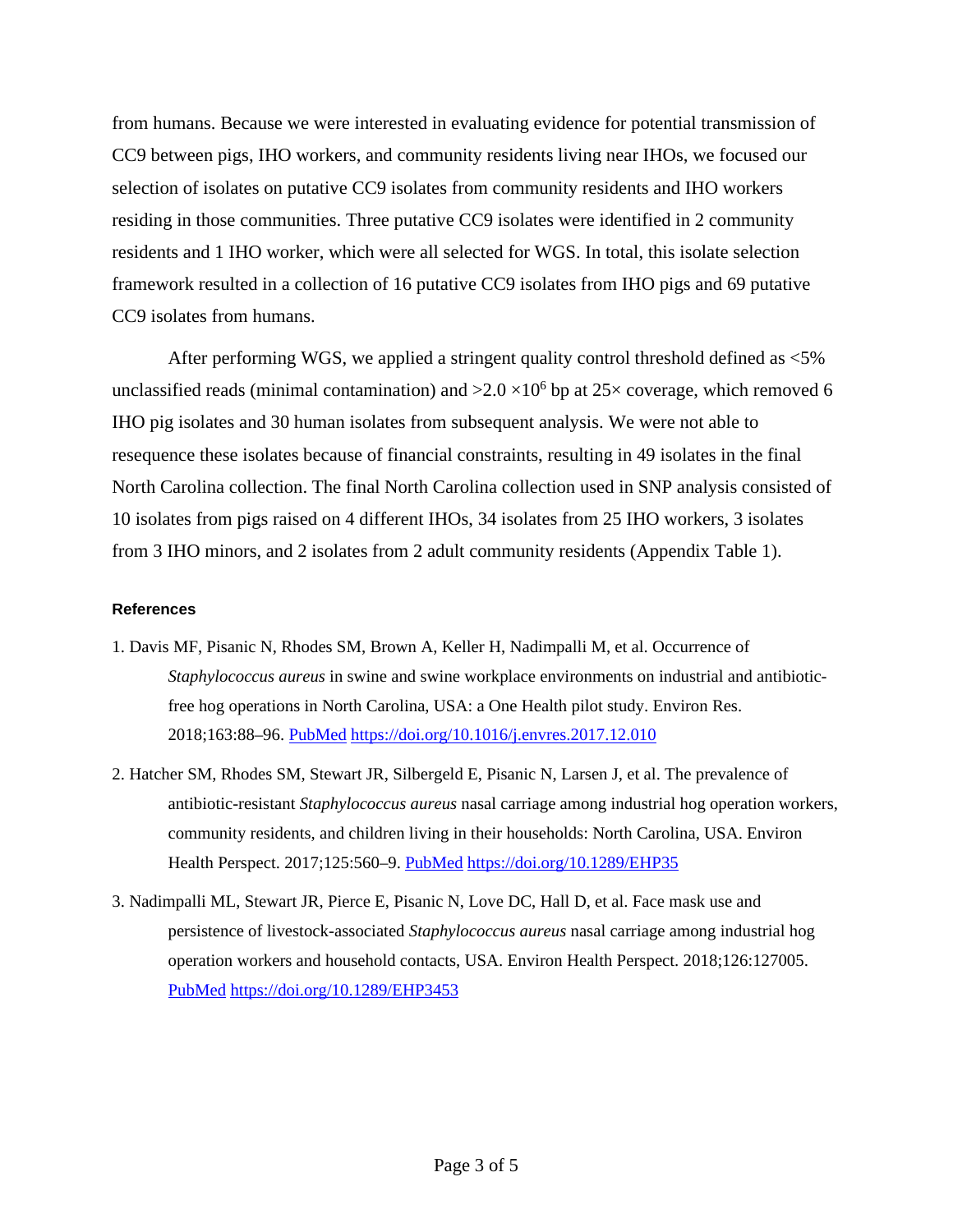4. Rinsky JL, Nadimpalli M, Wing S, Hall D, Baron D, Price LB, et al. Livestock-associated methicillin and multidrug resistant Staphylococcus aureus is present among industrial, not antibiotic-free livestock operation workers in North Carolina. PLoS One. 2013;8:e67641. [PubMed](https://www.ncbi.nlm.nih.gov/entrez/query.fcgi?cmd=Retrieve&db=PubMed&list_uids=23844044&dopt=Abstract)

<https://doi.org/10.1371/journal.pone.0067641>

**Appendix Table 1.** Selection of putative and MLST-confirmed *Staphylococcus aureus* CC9 isolates from North Carolina, United States\*

|                  | Source   |                           |         |          |          |         |                    |                         |           |                |  |
|------------------|----------|---------------------------|---------|----------|----------|---------|--------------------|-------------------------|-----------|----------------|--|
|                  |          | IHO pig isolates, no. (%) |         |          |          |         |                    | Human isolates, no. (%) |           |                |  |
| Group            | IHO-1    | IHO-2                     | $IHO-3$ | IHO-4    | IHO-5    | IHO-6   | Studv <sup>-</sup> | Study 2                 | Study 3   | Total, no. (%) |  |
| IHO pig          | 6/37(16) | 0/9(0)                    | 0/13(0) | 1/10(10) | 2/10(20) | 1/12(8) |                    |                         |           | 10/91 (11)     |  |
| IHO worker       |          |                           |         |          |          |         | 3/3(100)           | 30/123 (24)             | 1/12(8)   | 34/138 (25)    |  |
| <b>IHO</b> minor |          |                           |         |          |          |         |                    | 3/3(100)                | $0/1$ (0) | 3/4(75)        |  |
| CR adult         |          |                           |         |          |          |         |                    |                         | 2/2(100)  | 2/2(100)       |  |
| CR minor         |          |                           |         |          |          |         |                    |                         | $0/1$ (0) | $0/1$ (0)      |  |

\* MLST, multilocus sequence type; CC9, clonal complex 9; IHO, industrial hog operation; CR, community resident; –, no isolates.

**Appendix Table 2.** Antimicrobial drug susceptibility testing methods and guidelines used for interpreting phenotypic antimicrobial resistance\*

| Source                                                                            | Method                                 | CLSI quideline, y |  |  |  |  |  |
|-----------------------------------------------------------------------------------|----------------------------------------|-------------------|--|--|--|--|--|
| Study 1                                                                           | Kirby-Bauer disk diffusion             | 2010              |  |  |  |  |  |
| Study 2                                                                           | Kirby-Bauer disk diffusion             | 2013              |  |  |  |  |  |
| Study 3                                                                           | Phoenix Automated Microbiology System+ | 2015              |  |  |  |  |  |
| $IHO-1$                                                                           | Kirby-Bauer disk diffusion             | 2012, 2014        |  |  |  |  |  |
| IHO-2 to IHO-21                                                                   | Kirby-Bauer disk diffusion             | 2015              |  |  |  |  |  |
| <b>*OLOLO</b> Bataalaad Labaassan Osaadaada lastinisa UJO, tadiistada baa aaastaa |                                        |                   |  |  |  |  |  |

\*CLSI, Clinical and Laboratory Standards Institute; IHO, industrial hog operation.

†Becton Dickinson Diagnostic Systems, https://www.bd.com.

|  |  |  | Appendix Table 3. Epidemiologic characteristics of Staphylococcus aureus CC9 isolates* |  |  |  |
|--|--|--|----------------------------------------------------------------------------------------|--|--|--|
|--|--|--|----------------------------------------------------------------------------------------|--|--|--|

|                      |          | Clade, no. $(\%)$ |         |         |                   |                |
|----------------------|----------|-------------------|---------|---------|-------------------|----------------|
| Characteristic       | C1       | C <sub>2</sub>    | C3      | $C1-C3$ | Other, no. $(\%)$ | Total, no. (%) |
| Source               |          |                   |         |         |                   |                |
| Human                | 10 (77)  | 4(29)             | 39 (78) | 53 (69) | 2(50)             | 55 (68)        |
| Pig                  | 2(15)    | 3(21)             | 11 (22) | 16 (21) |                   | 16 (20)        |
| Chicken              | 0        | 3(21)             | 0       | 3(3.9)  | 0                 | 3(4)           |
| Cow                  | 1(8)     | 1(7)              | 0       | 2(2.6)  | 0                 | 2(2)           |
| Unknown              | 0        | 3(21)             | 0       | 3(3.9)  | 2(50)             | 5(6)           |
| Country              |          |                   |         |         |                   |                |
| <b>United States</b> | 0        | 0                 | 49 (98) | 49 (64) | 1(25)             | 50 (62)        |
| Colombia             | 0        | 0                 | 1(2)    | 1(1)    |                   | 1(1)           |
| Germany              | 0        | 10(71)            | 0       | 10(13)  | 0                 | 10(12)         |
| Netherlands          | 1(8)     | 3(21)             | 0       | 4(5)    | 0                 | 4(5)           |
| Denmark              | 0        | 1(7)              | 0       | 1 $(1)$ |                   | 1(1)           |
| China                | 6(46)    | 0                 | 0       | 6(8)    |                   | 6(7)           |
| Taiwan               | 6(46)    | 0                 | 0       | 6(8)    | 2(50)             | 8(10)          |
| United Kingdom       | 0        | 0                 | 0       | O       | 1(25)             | 1(1)           |
| Collection           |          |                   |         |         |                   |                |
| North Carolina       | 0        | 0                 | 49 (98) | 49 (64) | 0                 | 49 (60)        |
| Reference            | 13 (100) | 14 (100)          | (2)     | 28 (36) | 4 (100)           | 32 (40)        |

\*CC9, clonal complex 9.